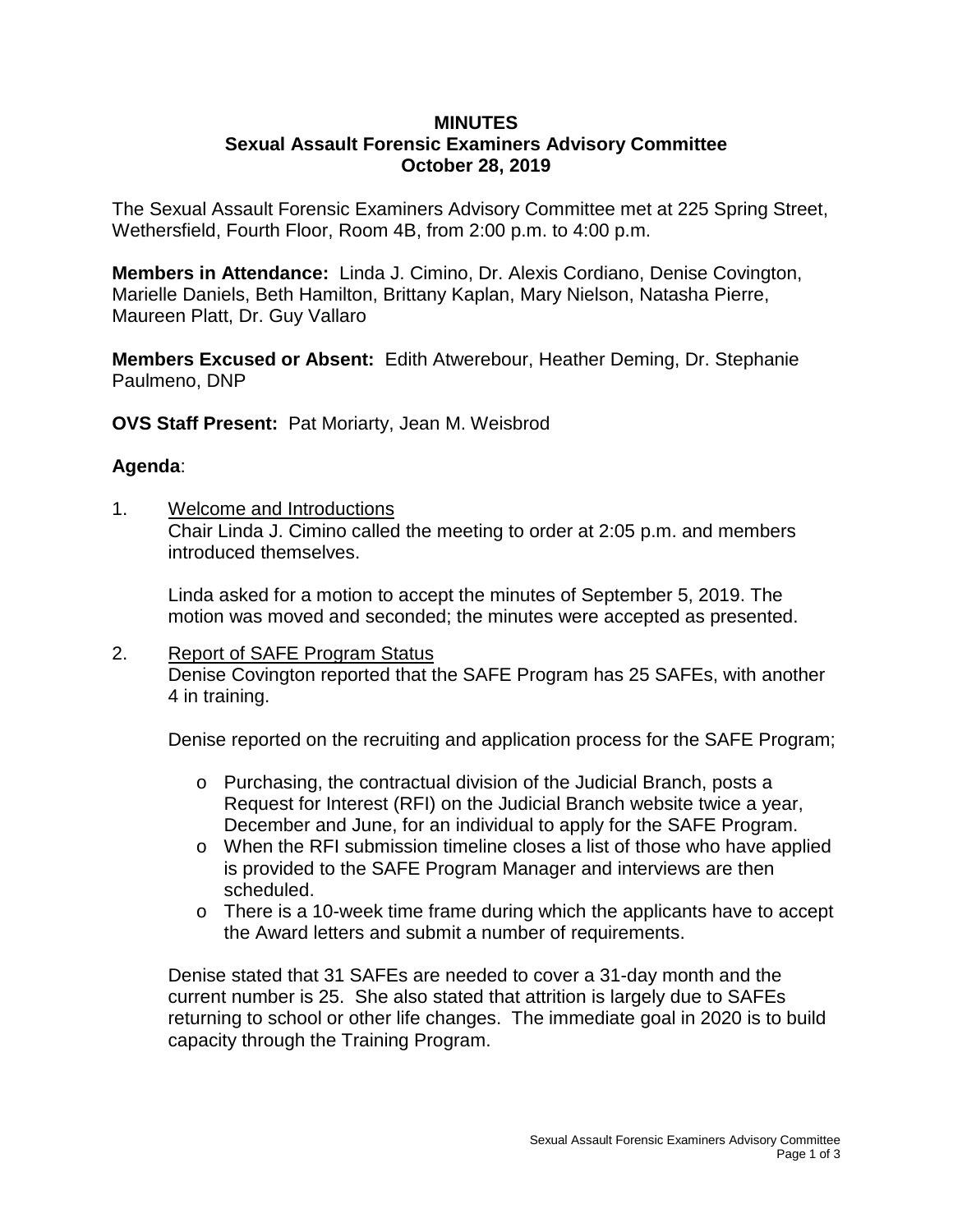#### 3. Report of Training Program Manager

Pat Moriarty reported on the Fall 2019 SAFE Training Program which completed on October 17, 2019.

Pat stated that the 42 hours of didactic training included the following topics and speaker examples;

- o Defense attorney
- o State's Attorney's Office
- o Department of Children and Families
- o Connecticut Coalition Against Domestic Violence
- o Connecticut Alliance to End Sexual Violence
- o The Suspected Child Abuse and Neglect (SCAN) Program at Connecticut Children's
- o Attorney specializing in HIPAA
- o Law Enforcement
- o Vicarious Trauma
- o Neurobiology of Trauma
- o Tour of the Division of Scientific Services Forensic Laboratory

Pat reported that 22 students received their certification and had different backgrounds and training experiences for sexual assault care. She stated that the students agreed that they learned much more with the hands on approach of this course.

Pat reported on the Clinical Training evening and day sessions and the mock exams planned for the upcoming weeks. She stated that the Spring SAFE Training Program begins March 23, 2020.

#### 4. Review of Forensic Evidence Collection line item

Linda distributed and reported on the *Office of Victim Services Forensic Evidence Collection Reimbursement FY 07/01/18 – 06/30/19 Expenses.* 

| <b>Description</b>                                 | <b>Budget Allocation</b> |
|----------------------------------------------------|--------------------------|
| Total FY 2018 - 2019                               | \$1,248,010.00           |
| <b>Evidence Collection Kits SAFE Hospitals</b>     | 181,491.85               |
| <b>Evidence Collection Kits Non SAFE Hospitals</b> | 270,094.09               |
| <b>Forensic Assessment Providers</b>               | 376,826.37               |
| Supplies CT100, CT400                              | 12,170.00                |
| <b>MDT Forensic Interviews</b>                     | 243,000.00               |
| <b>SAFE Program</b>                                | 164,427.69               |
| Total Expended FY 2018 - 2019                      | \$1,248,010.00           |
|                                                    |                          |

Linda distributed and reported on the *Office of Victim Services Forensic Evidence Collection Reimbursement per Hospital FY 07/01/18 – 06/30/19 Expenses.*